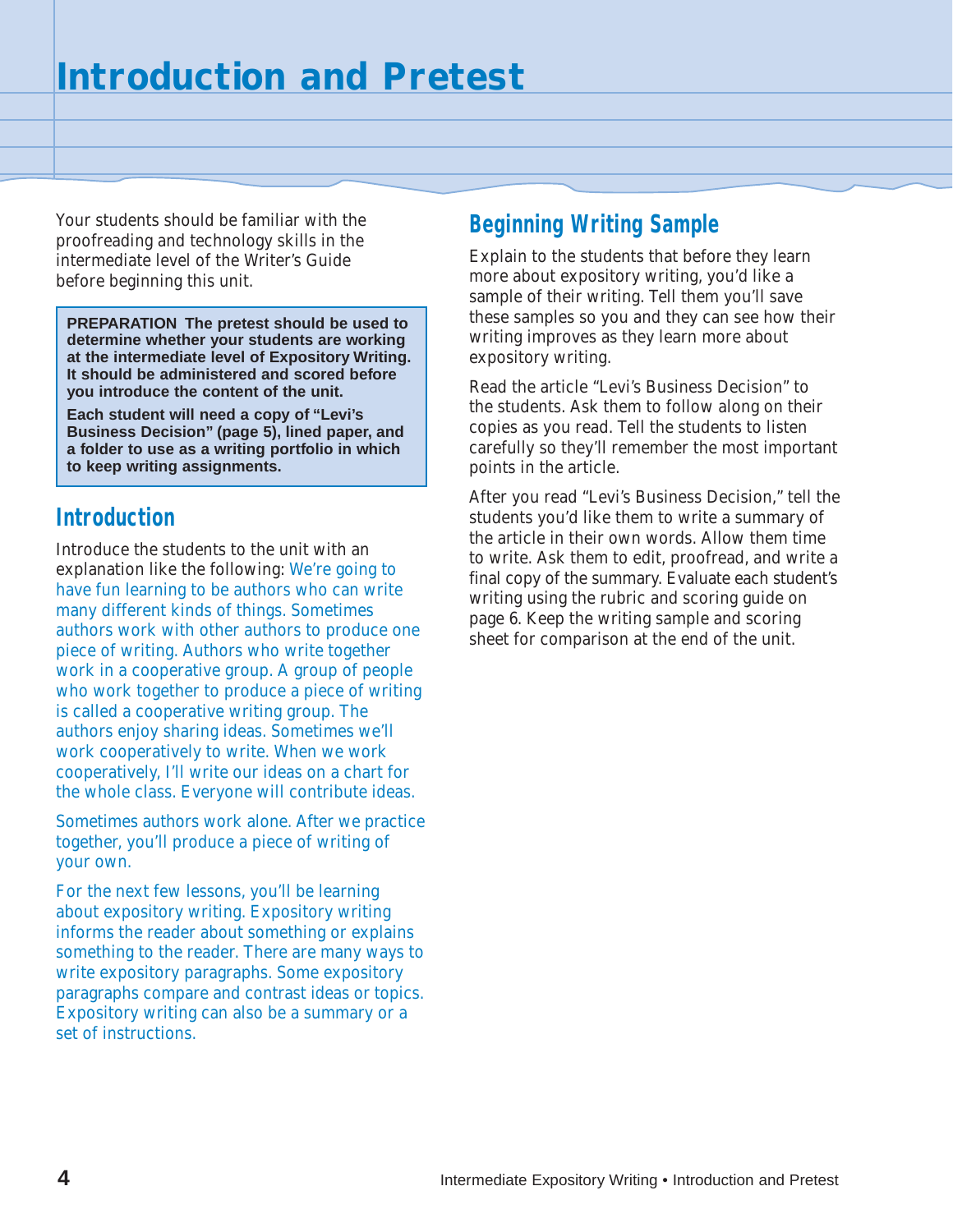### **Levi's Business Decision**

The California gold rush in 1849 attracted thousands of prospectors from all over the world. Not one to miss an opportunity, Levi Strauss knew that all the people arriving in San Francisco would need supplies for their tents and covers for their wagons. Levi decided to head west with his dream of becoming a successful businessman.

Once there, Levi settled into the business of making tents. After talking to some prospectors, he realized they needed tough pants that could stand heavy wear. Levi began using brown tent canvas to make sturdy pants. Word spread quickly that Levi's pants were the best for work in the goldfields.

The prospectors loved the sturdiness of Levi's pants but found them uncomfortable. Levi switched to another sturdy material made in France. It was called *serge de Nimes,* now known as denim. Levi improved his design by changing the color of his pants to denim blue. Levi's business partner, Jacob Davis, gave him the idea of using double stitching, with rivets around the pockets to prevent the weight of the gold nuggets from tearing them. The two men's ideas paid off. Most of the prospectors wore Levi's pants while working in the goldfields.

Today Levi Strauss's pants are worn by men, women, and children throughout the world.